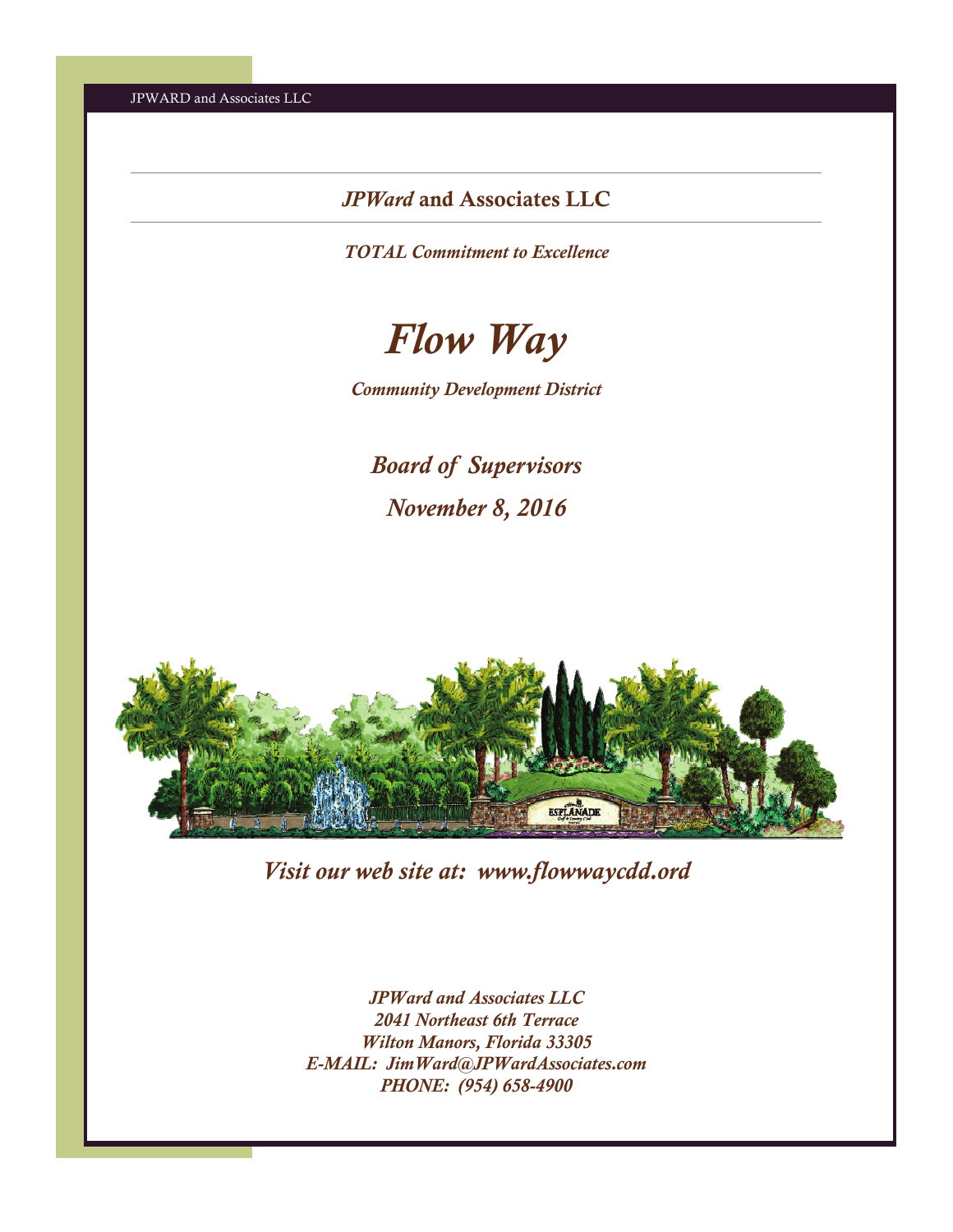# **FLOW WAY COMMUNITY DEVELOPMENT DISTRICT**

November 1, 2016

Board of Supervisors Flow Way Community Development District

Dear Board Members:

The Regular Meeting of the Board of Supervisors of the Flow Way Community Development District will be held on **Tuesday, November 8, 2016 at 3:00 p.m.** at the **offices of Coleman, Yovanovich & Koester, P.A., 4001 Tamiami Trail North, Suite 300, Naples, Florida 34103.**

- 1. Call to Order & Roll Call.
- 2. Administration of Oath of Office for the newly elected Supervisor's from the Landowner's Meeting held just prior to the Regular Meeting.
	- Guide to Sunshine Amendment and Code of Ethics for Public Officers and Employees
	- Form 1 Statement of Financial Interests
- 3. Consideration of Resolution 2017-5 Canvassing and Certifying the Results of the November 11, 2014 Landowners Election.
- 4. Consideration of Resolution 2017-6 Re-Designating the Officers of the Flow Way Community Development District.
- 5. Staff Reports
	- a) District Attorney
	- b) District Attorney
	- c) District Manager
- 6. Supervisor's Requests and Audience Comments
- 7. Adjournment



*James P. Ward District Manager*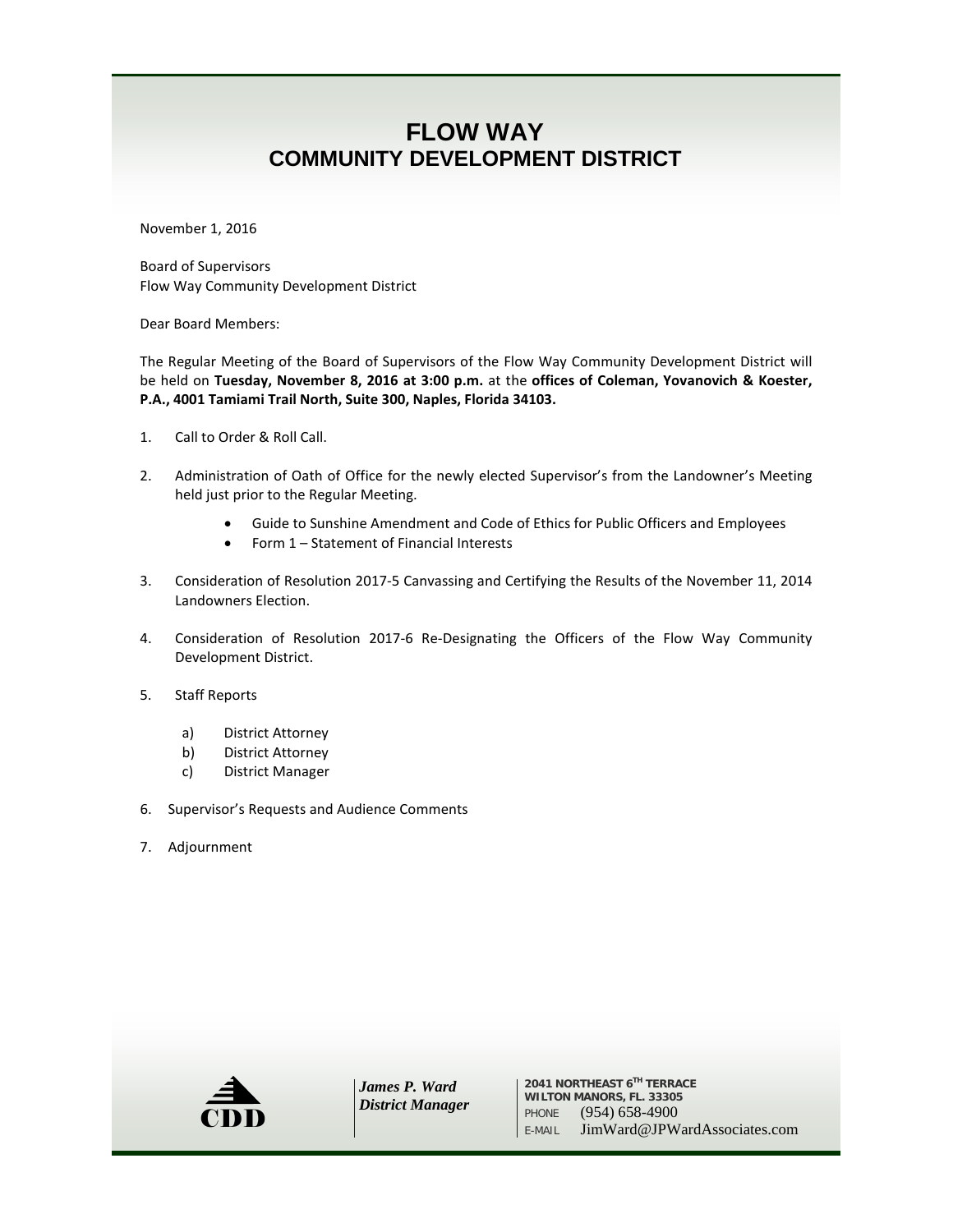The second item is general in nature, and the new members elected at the Landowner's Election held just prior to the Regular Meeting of the Board of Supervisor's will subscribe to an oath of office.

The third item is Consideration of Resolution 2017-5 which canvasses and certifies the results of the November 8, 2016 Landowners Election.

The fourth order of business is to re-designate the officer's of the Flow Way Community Development District. Currently the Board officer's are as follows:

> *Vice Chairman: Anthony Burdett Assistant Secretaries: Stephen Reiter*

*Chairman: David Truxton Chesley (Skip) Adams Christopher Nirenberg Secretary/Treasurer James P. Ward*

The balance of the Agenda is standard in nature and I look forward to seeing you at the meeting, and if you have any questions and/or comments, please do not hesitate to contact me directly at (954) 658- 4900.

**Flow Way Community Development District**

James P Ward

District Manager Enclosures



*James P. Ward District Manager*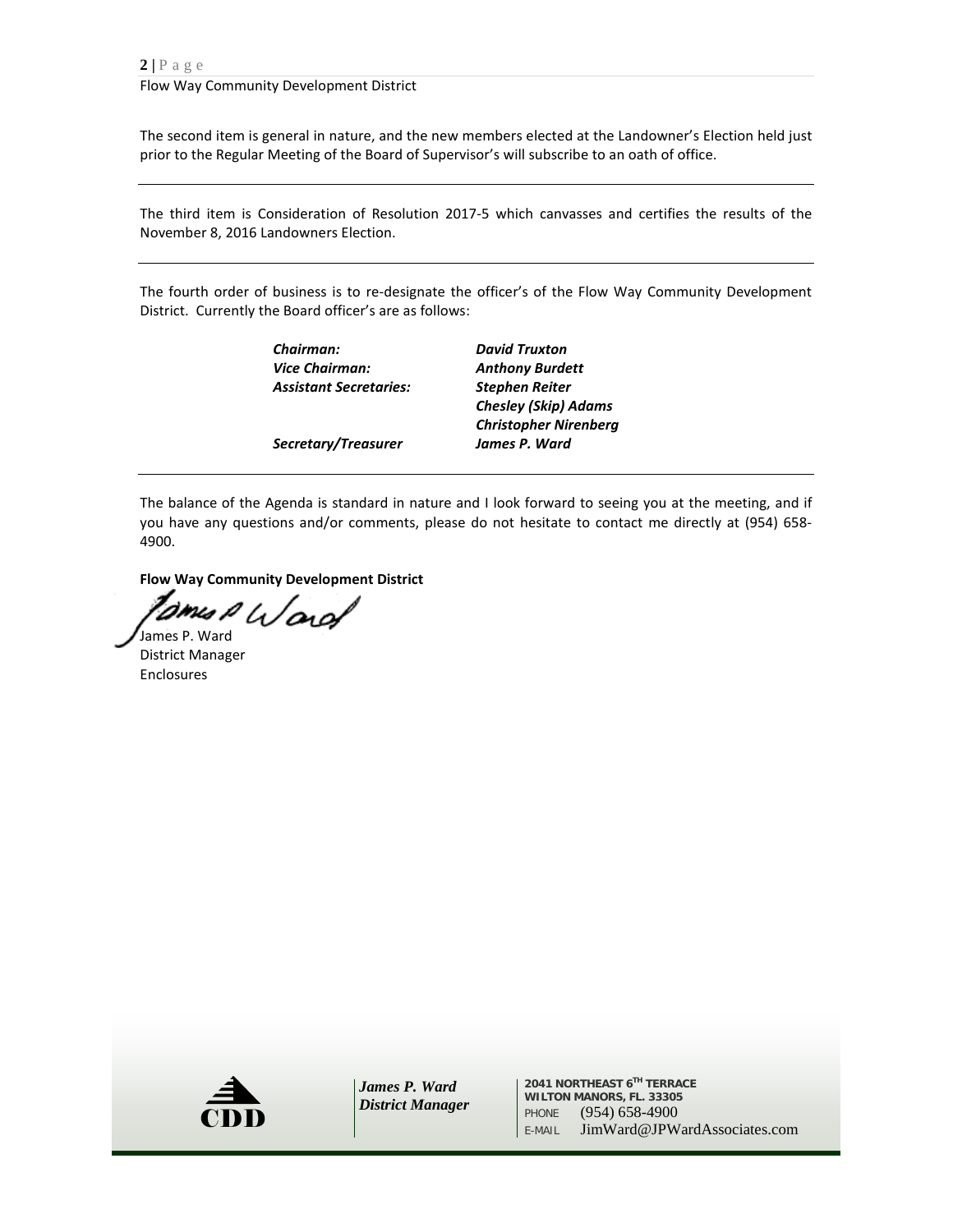## **OATH OR AFFIRMATION OF OFFICE**

I, 1. All 2013 Contracts (2014) And The State of Florida and of the United States of America, and being an officer of the **Flow Way Community Development District** and a recipient of public funds as such officer, do hereby solemnly swear or affirm that I will support the Constitution of the United States and of the State of Florida, and will faithfully, honestly and impartially discharge the duties devolving upon me as a member of the Board of Supervisors of the **Flow Way Community Development District**, Collier County, Florida.

| Signature                                                    |
|--------------------------------------------------------------|
|                                                              |
| STATE OF FLORIDA<br><b>COUNTY OF COLLIER</b>                 |
| Sworn to (or affirmed) before me this day of<br>2016, by     |
| whose signature appears hereinabove, who is                  |
| as identification.<br>personally known to me or who produced |

NOTARY PUBLIC STATE OF FLORIDA

Print Name: 1988 and 2008 and 2008 and 2008 and 2008 and 2008 and 2008 and 2008 and 2008 and 2008 and 2008 and 2008 and 2008 and 2008 and 2008 and 2008 and 2008 and 2008 and 2008 and 2008 and 2008 and 2008 and 2008 and 200

My Commission Expires: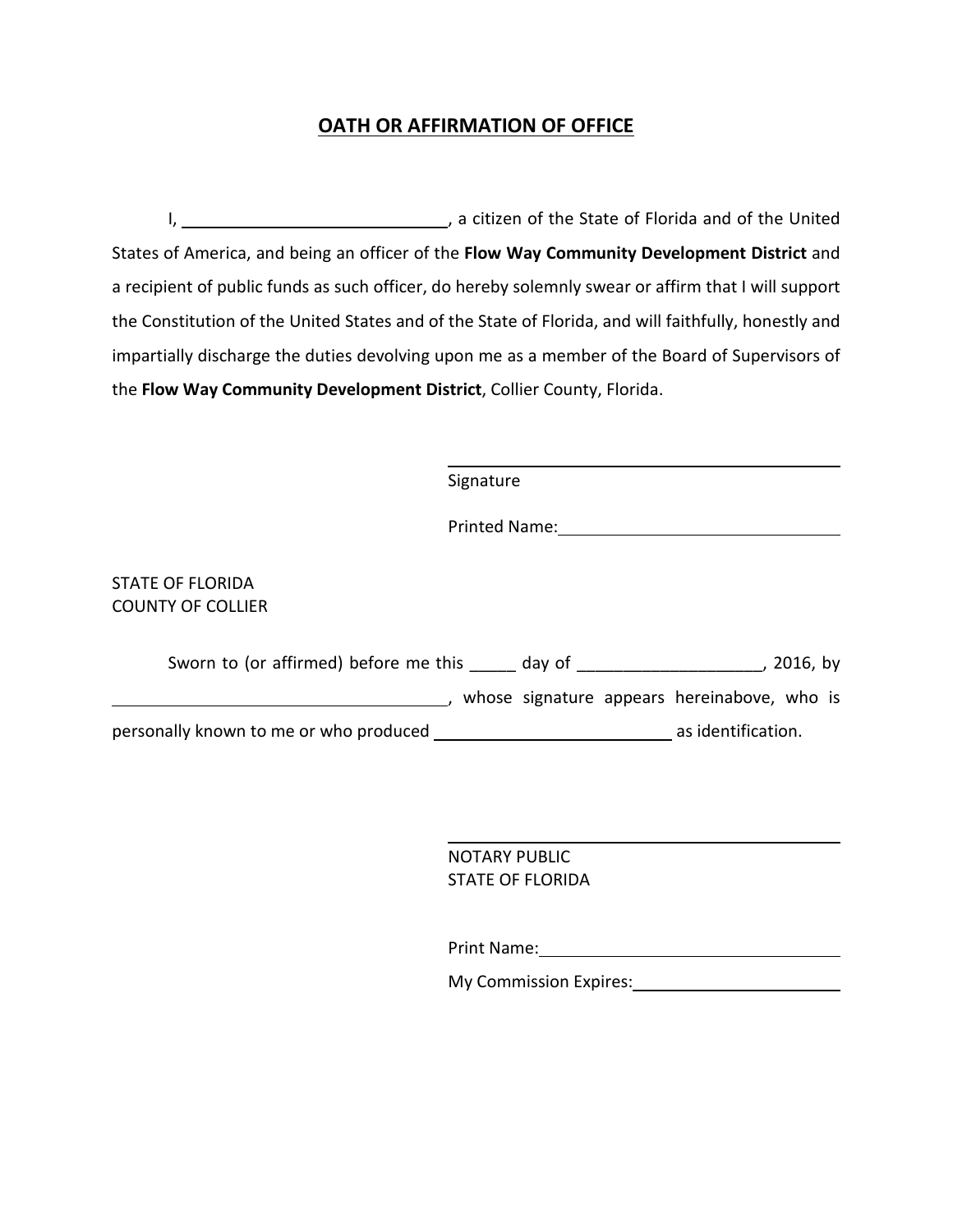**A RESOLUTION OF THE BOARD OF SUPERVISOR'S OF THE FLOW WAY COMMUNITY DEVELOPMENT DISTRICT CANVASSING AND CERTIFYING THE RESULTS OF THE LANDOWNERS ELECTION OF SUPERVISORS HELD PURSUANT TO SECTION 190.006(2), FLORIDA STATUTES; PROVIDING A SEVERABILITY CLAUSE; PROVIDING FOR CONFLICT AND PROVIDING AN EFFECTIVE DATE**

**WHEREAS**, pursuant to Section 190.006(2), Florida Statute, a landowners meeting is required to be held within 90 days of the District's creation and every two years following the creation of a Community Development District for the purpose of electing Supervisors to the Board of Supervisors of the District; and

**WHEREAS**, following proper publication of notice thereof, such landowners meeting was held November 8, 2016, at which the below recited persons were duly elected by virtue of the votes cast in his favor; and

**WHEREAS**, this Resolution canvasses the votes, and declares and certifies the results of said election;

## **NOW, THEREFORE, BE IT RESOLVED BY THE BOARD OF SUPERVISORS OF THE FLOW WAY COMMUNITY DEVELOPMENT DISTRICT;**

**SECTION 1: Certification of Election Results**. The following persons are found, certified, and declared to have been duly elected as a Supervisor of and for the District, having been elected by the votes cast in his favor as shown, to wit:

| Votes | (Seat 3) |
|-------|----------|
| Votes | (Seat 4) |
| Votes | (Seat 5) |

**SECTION 2: Terms of Office:** In accordance with said statute, and by virtue of the number of votes cast for the respective Supervisors, they are declared to have been elected for the following term of office: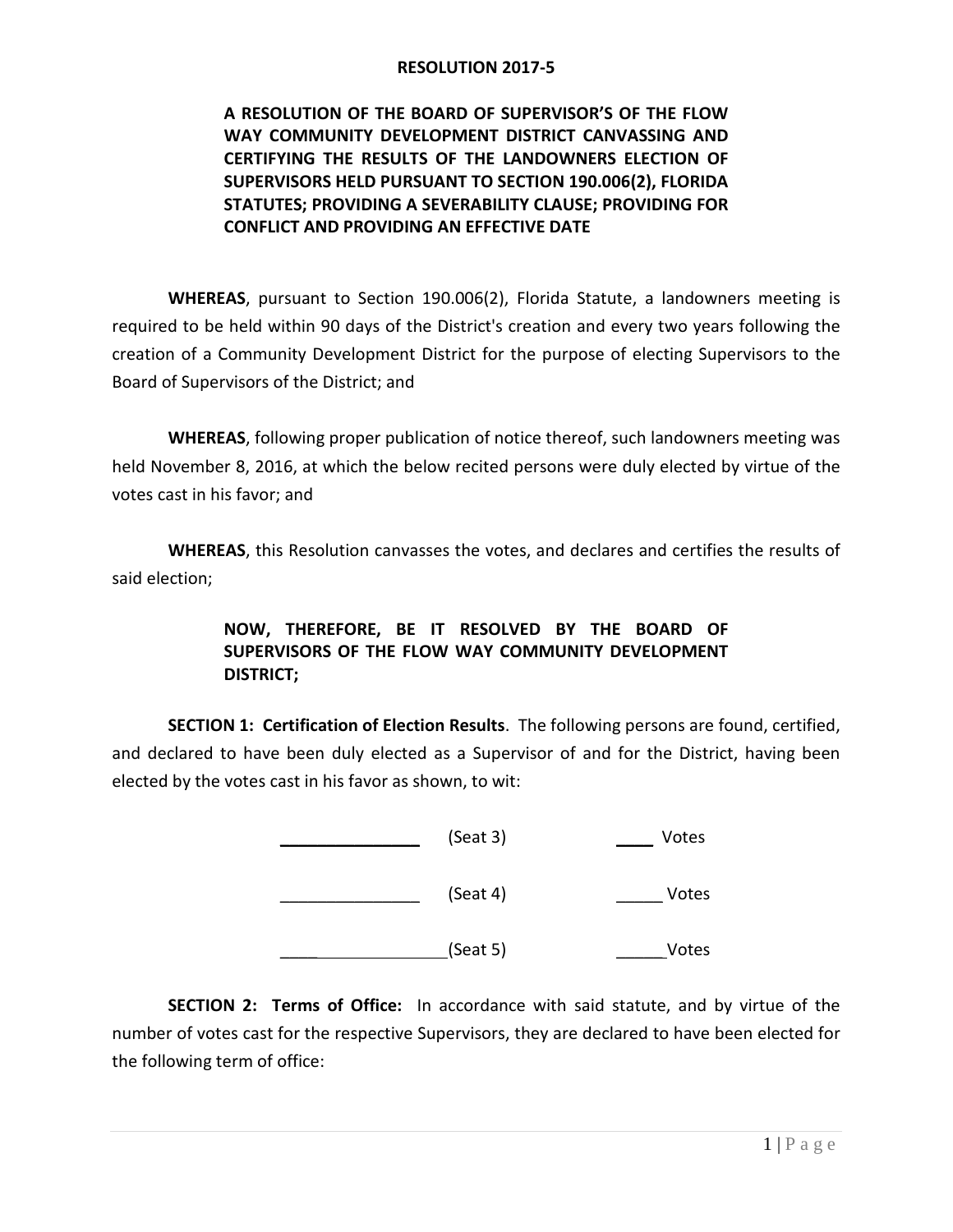**A RESOLUTION OF THE BOARD OF SUPERVISOR'S OF THE FLOW WAY COMMUNITY DEVELOPMENT DISTRICT CANVASSING AND CERTIFYING THE RESULTS OF THE LANDOWNERS ELECTION OF SUPERVISORS HELD PURSUANT TO SECTION 190.006(2), FLORIDA STATUTES; PROVIDING A SEVERABILITY CLAUSE; PROVIDING FOR CONFLICT AND PROVIDING AN EFFECTIVE DATE**

 $four (4)$  year term

four (4) year term

two (2) year term

**SECTION 3: Severability.** That all Sections or parts of Sections or any Resolutions, Agreements or actions of the Board of Supervisor's in conflict are hereby repealed to the extent of such conflict.

**SECTION 4: Conflict.** The invalidity or unenforceability of any one or more provisions of this Resolution shall not affect the validity or enforceability of the remaining portions of this Resolution, or any part thereof.

**SECTION 5: Effective Date.** This Resolution shall take effect upon the passage and adoption of this Resolution by the Board of Supervisors of the Heritage Harbour North Community Development District.

Said terms of office shall commence immediately upon the adoption of this Resolution.

\_\_\_\_\_\_\_\_\_\_\_\_\_\_\_\_\_\_\_\_\_\_\_\_\_\_\_ \_\_\_\_\_\_\_\_\_\_\_\_\_\_\_\_\_\_\_\_\_\_\_\_\_\_\_\_\_\_\_\_

**PASSED AND ADOPTED** this 11<sup>th</sup> day of November, 2014

**ATTEST: FLOW WAY COMMUNITY DEVELOPMENT DISTRICT**

James P. Ward, Secretary John Asher, Chairman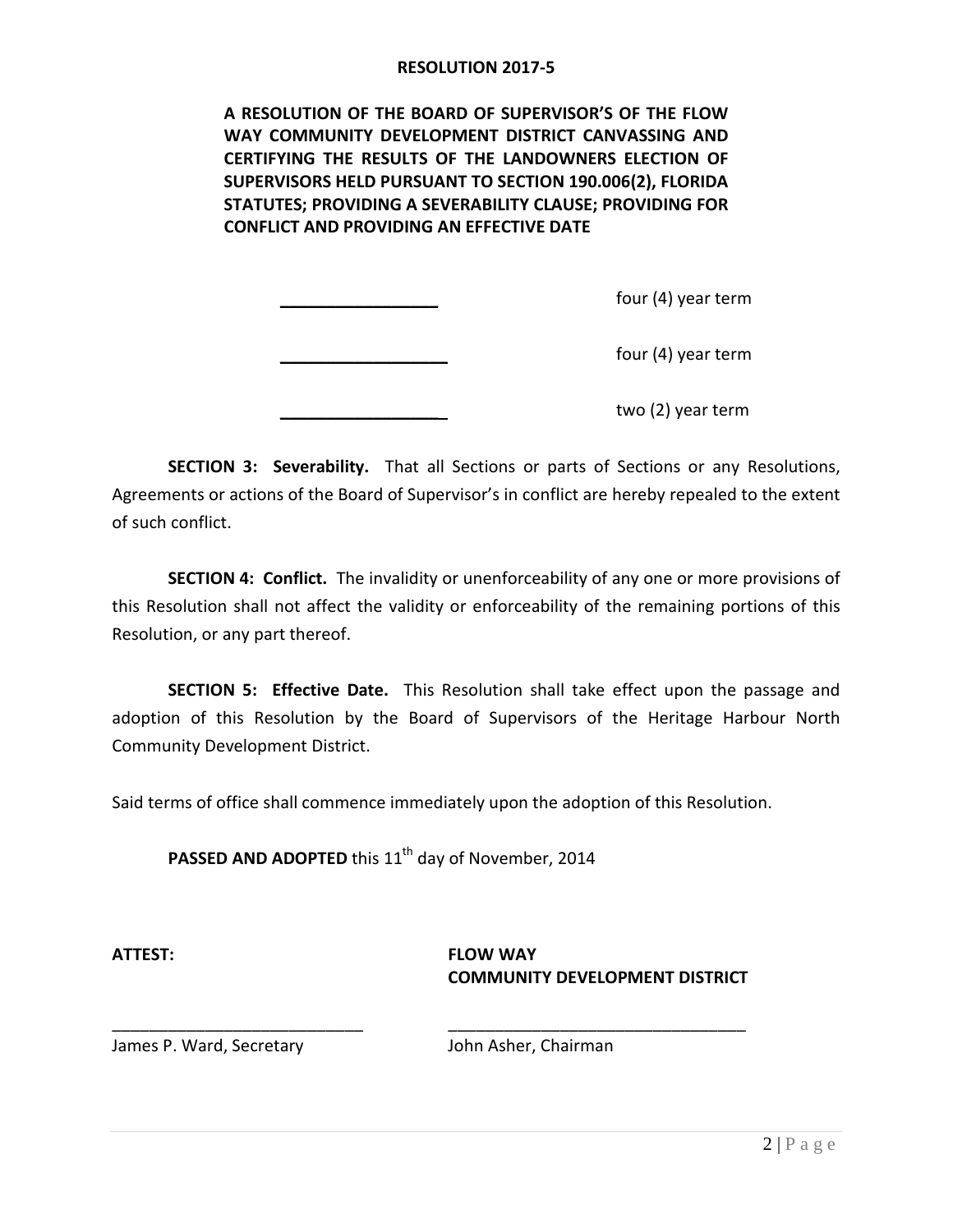## **A RESOLUTION RE-DESIGNATING CERTAIN OFFICERS OF THE FLOW WAY COMMUNITY DEVELOPMENT DISTRICT; PROVIDING FOR SEVERABILITY AND INVALID PROVISIONS; PROVIDING FOR CONFLICT AND PROVIDING FOR AN EFFECTIVE DATE.**

**WHEREAS**, the Board of Supervisors of the Flow Way Community Development District desire to appoint the below recited person(s) to the offices specified.

#### **NOW, THEREFORE, BE IT RESOLVED BY THE BOARD OF SUPERVISORS OF THE FLOW WAY COMMUNITY DEVELOPMENT DISTRICT:**

**SECTION 1. DESIGNATION OF OFFICERS OF THE DISTRICT.** The following persons are, appointed to the offices shown.

| Chairman                   |               |
|----------------------------|---------------|
| Vice-Chairman              |               |
| <b>Assistant Secretary</b> |               |
| <b>Assistant Secretary</b> |               |
| <b>Assistant Secretary</b> |               |
| <b>Treasurer</b>           | James P. Ward |
| <b>Secretary</b>           | James P. Ward |

**SECTION 2. SEVERABILITY AND INVALID PROVISIONS.** If any one of the covenants, agreements or provisions herein contained shall be held contrary to any express provision of law or contract to the policy of express law, but not expressly prohibited or against public policy, or shall for any reason whatsoever be held invalid, then such covenants, agreements or provisions shall be null and void and shall be deemed separable from the remaining covenants, agreements or provisions and shall in no way effect the validity of the other provisions hereof.

**SECTION 3. CONFLICT.** That all Sections or parts of Sections of any Resolutions, Agreements or actions of the Board of Supervisor's in conflict are hereby repealed to the extent of such conflict.

**SECTION 4. PROVIDING FOR AN EFFECTIVE DATE**. This Resolution shall become effective immediately upon passage.

PASSED AND ADOPTED this 8<sup>th</sup> day of November, 2016